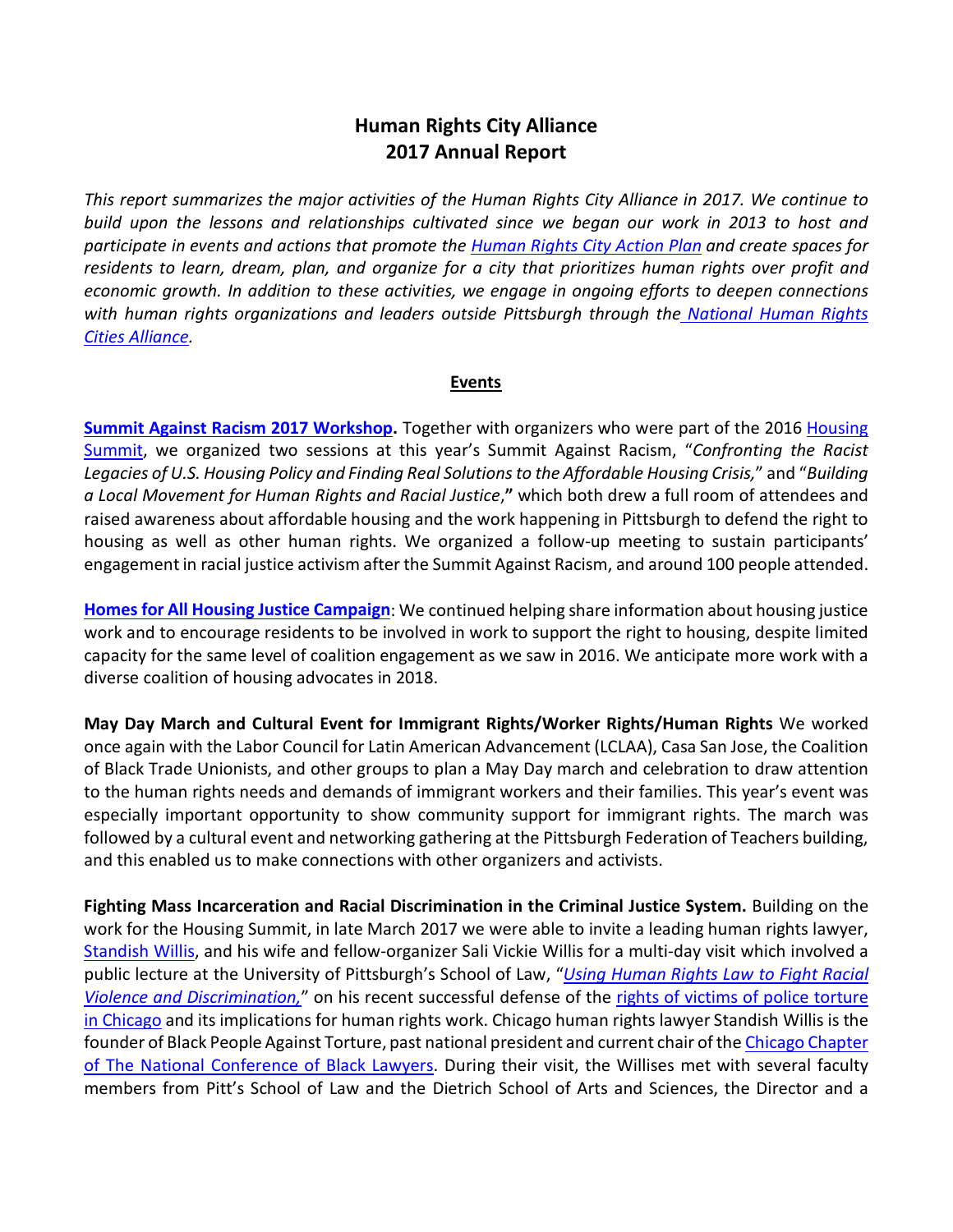Commissioner from the City of Pittsburgh's Commission on Human Relations, and leaders from the following community organizations: Alliance for Police Accountability, Casa San Jose, United Steelworkers, Labor Council for Latin American Advancement, Northside Coalition for Fair Housing, Homes for All, Pittsburgh for CEDAW Coalition, Hill District Consensus Group, Pittsburgh Food Policy Council, and Pittsburgh's Human Rights City Alliance. In addition, they spoke to a group of high school seniors at Milliones University Prep. We expect to build on this model of inviting a speaker to campus and organizing spaces where the speaker can meet with local leaders working with the Human Rights City Alliance and other activists, university leaders, and partner groups (See [Report, which includes](http://wiki.pghrights.mayfirst.org/index.php?title=File:REPORT_Stan_and_Vickie_Casanova_Willis.pdf)  [lessons regarding local human rights/racial justice organizing\)](http://wiki.pghrights.mayfirst.org/index.php?title=File:REPORT_Stan_and_Vickie_Casanova_Willis.pdf).

**Teach-In: Building Unity Against Hate: How the prison industrial complex impacts our communities & what we can do to change it.** This event built upon ideas and themes that emerged in the housing summit and again with our work for immigrant rights around the May Day march. We met at the United Steelworkers' building on a Saturday, and youth working with Casa San Jose and Rodger Jay from the Foundation of Hope helped show "*The Human Face of the Prison/Detention/Policing System,*" including the school-to-prison pipeline and criminalization of youth of color in Pittsburgh's school system and the challenges faced by returning citizens as they seek to find affordable housing and work. We also heard from [Erika Almiron from](http://vamosjuntos.org/) Juntos, a regional organization based in Philadelphia, to get a state-wide perspective on the experiences of individuals and families in the prison system and work for prison reform. Discussion following panel generated conversations about the intersections of different human rights and the need for more spaces like this to humanize people and groups that are marginalized in mainstream media and policy debates. Community partners for this event included[: Casa San Jose,](http://casasanjose.org/)  [Labor Council for Latin American Advancement,](http://www.lclaa.org/) and the Thomas Merton Center.

Annual Human Rights Potluck-Cookout. This year we celebrated the 3<sup>rd</sup> annual human rights potluck gathering by renting a shelter in Frick Park on the last Sunday in August. We co-sponsored the event with organizations we've been collaborating with, including Pittsburghers for Public Transit, Homes for All, Labor Council for Latin American Advancement, Cities for CEDAW, and Hill District Consensus Group. The turnout was strong, and the picnic generated conversations across different groups of activists.

**Indigenous Peoples Day.** We continued to work to follow up and raise awareness about the [2014 City](http://wiki.pghrights.mayfirst.org/index.php?title=File:Indigenous_Peoples_Day_Resolution.pdf)  Council decision to recognize October 12<sup>th</sup> as Indigenous Peoples Day. This year we encouraged residents to read *[The Absolutely True Diary of a Part-Time Indian](https://www.goodreads.com/book/show/693208.The_Absolutely_True_Diary_of_a_Part_Time_Indian?ac=1)***,** by Indigenous poet and writer, Sherman Alexie, who visited Pittsburgh in mid-October for the Carnegie Lecture Series. We developed and shared a [discussion guide,](http://wiki.pghrights.mayfirst.org/index.php?title=File:Discussion_Guide_Alexie_Absolutely_True_Diary_of_Part_Time_Indian.pdf) and encouraged residents to organize local meet-ups or coffee house or library gatherings to encourage discussion of the book, which describes the life of a young man on a native American reservation. This activity should be used for future actions to commemorate Indigenous Peoples Day, since it encourages and facilitates a critical reflection on the history of native peoples and engagement in "historical truth-telling" that can promote healing and reconciliation that is essential for building human rights communities.

**Promoting Human Rights-Oriented Development: Resisting Corporate Power and Corruption** The Human Rights City Alliance partnered with other groups in our community to create spaces for critical reflection and dialogue about the City's efforts to attract Amazon's 2<sup>nd</sup> headquarters to our city. We raised several critical points about this initiative, which was put forward by elected officials and private sector elites without any meaningful public input. First, we joined other groups in calling for officials to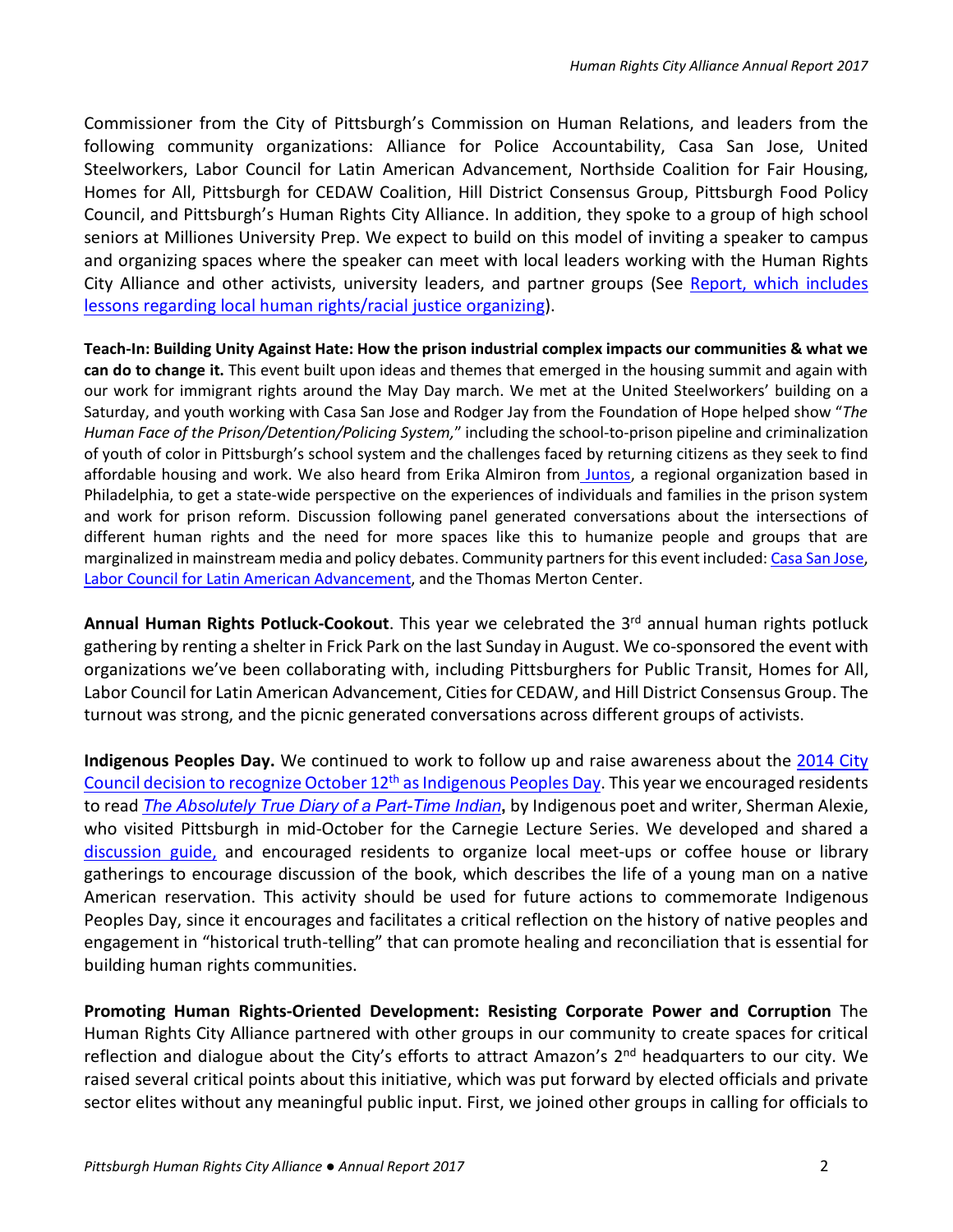follow the state's open records laws and make the details of its bid to Amazon executives public. The city continues to refuse to adhere to our favorable court decision. Second, we demanded a voice for the residents who would be most impacted by this development, and we highlighted concerns about affordable housing, transit, and about the role of universities in shaping unequitable development policies in our city. We [organized public forums and provided resources](http://wiki.pghrights.mayfirst.org/index.php?title=Forums_on_Amazon_HQ2_and_the_Right_to_the_City)for residents to learn more about this issue than they could through mainstream media coverage and politicians.

**International Human Rights Day**—We regularly take some action to mark December 10<sup>th</sup>, the anniversary of the signing of the Universal Declaration of Human Rights. In 2017 we honored this day by working with the City of Pittsburgh Commission on Human Relations (PghCHR) and the Gender Equity Commission to hold a press conference to commemorate the 69<sup>th</sup> anniversary of the Universal Declaration [of Human Rights.](https://www.facebook.com/events/159872111184540/) Mayor Peduto spoke at the press conference, which took place in the lobby of the City-County Building, 414 Grant Street. In addition, four women leaders who are part of our work for human rights in Pittsburgh spoke to the press, including: Pearl Hughey from Pittsburghers for Public Transit, Aleatha Sims from the Coalition of Organized East Liberty Residents & Penn Plaza Support and Action Coalition, and Jeimy Ibarra, Youth Community Outreach Coordinator for Casa San Jose. In addition to our press conference, we issued [a Letter to Congregation leaders](http://wiki.pghrights.mayfirst.org/index.php?title=File:Congregation_Letter_Human_Rights_Day_2017.pdf) urging them to help raise awareness of this day and its significance for building a community based in human rights and dignity for all.

**Cities for CEDAW**—We continued to raise public awareness and to otherwise help support the coalition working to implement our 2016 local ordinance to implement the Convention on the Elimination of All forms of Discrimination Against Women. Currently this entails supporting the work of anu jain, who was appointed to the position of Executive Director of the newly established Gender Equity Commission of the City of Pittsburgh.

## **Organizing and Network-Building Initiatives**

**National Human Rights Cities Alliance:** Since we organized a national meeting of scholars and activists working on human rights cities in June 2015 at the University of Pittsburgh (See the [Conference](http://wiki.pghrights.mayfirst.org/index.php?title=File:Conference_summary_-General_Version_3_2.pdf) Summary Report), we have been working with national leaders to build a National Human Rights Cities Alliance as [a project of the US Human Rights Network.](http://www.ushrnetwork.org/our-work/project/human-rights-cities) Jackie Smith serves on the National Alliance's Steering Committee, which is working to plan the third national convening of Human Rights Cities in Jackson, Mississippi in June 2018. This convening will increase participation from the U.S. South as we build the national leadership and capacity. The National Human Rights Cities Alliance is mobilizing leaders across the country to generate resources to support and promote nation-wide human rights cities organizing work. One important emphasis of this national group is to help activists in the U.S. better understand and make better use of international human rights treaties and review processes. To this end, we are developing a resource guide for [local implementation of international human rights.](http://wiki.pghrights.mayfirst.org/index.php?title=File:Local_Implementation_of_International_Human_Rights.pdf) In addition, the Steering Committee has developed a **Statement of Principles**, which will be formally presented, debated, and a final version approved at the convening in Jackson.

**[University Human Rights Network—](http://wiki.pghrights.mayfirst.org/index.php?title=University_Human_Rights_Network)**We are continuing to cultivate this network, and expect it to grow in the coming year as we engage more university faculty and staff in our work to respond to new human